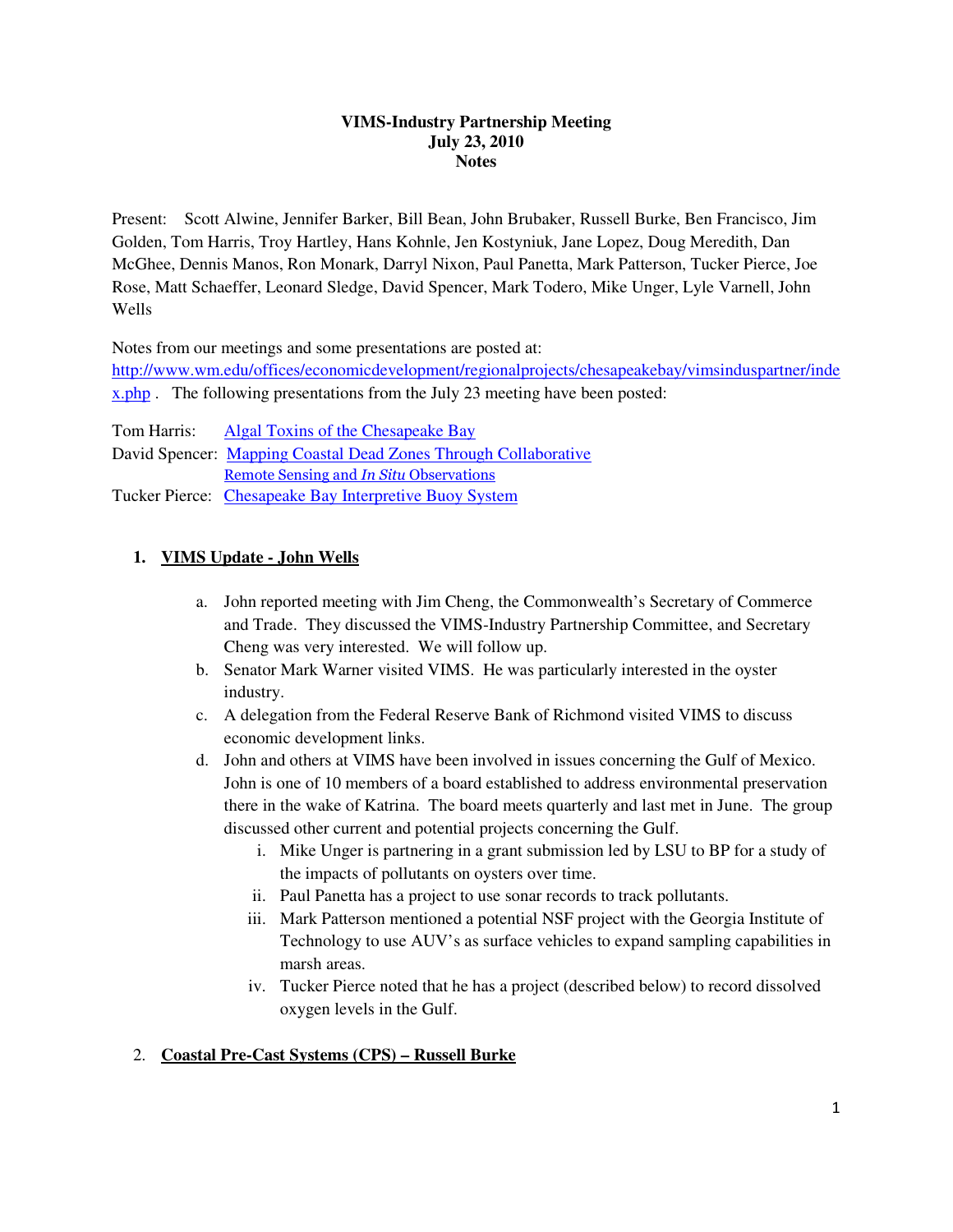- a. Russell Burke (VIMS Ph.D. '10) has been studying oyster reef substrates. He has done some work with CPS. He provided a brief overview of the company's interests in using applied reef technology in shoreline protection and shellfish restoration.
- b. He introduced Dan McGhee and Joe Rose of Coastal Pre-Cast Systems (CPS, www.cpsprecast.com ) and Darryl Nixon of Getting It Done, who is a consultant to CPS. Dan will present an overview of the company in more detail at our next meeting.

### 3. **Real time marine toxin detection – Tom Harris**

- a. Tom is a former deputy director of the National Institute of Environmental Health Sciences (NIEHS) Center at Vanderbilt and now an adjunct professor at VIMS, working with Steve Kaattari and others on proposals to examine harmful algal bloom toxins.
- b. Tom reviewed the history of "harmful algal bloom" (HAB) research, including pfisteria studies. He noted that VIMS work led by Wolf Vogelbein had demonstrated that fish kills associated with pfisteria were not caused by toxins. He explained, however, that other HAB organisms do produce toxins, and VIMS is currently focusing on those toxins.
- c. He noted that every summer at the end of August in the southern part of the Bay there are blooms of Alexandrium monilatum with its "Goniodomin A" toxin. VIMS proposes to research how the toxin might migrate through the food chain, to determine whether or not it is a teratogen (that might affect fetus development), and to determine if the oysters are safe.
- d. He discussed various assay approaches that might be apply the VIMS technique for developing antibodies in mice and then using the antibodies in sensors to detect the presence of the toxin. In this case, the toxins might be strong enough to kill the mice, so an alternative approach might be used by developing protein conjugates with portions of the toxin molecule. The assays might use miniaturized sensor boxes on buoys near aquaculture projects for continuous monitoring, or they might use a low-tech method in which a strip is applied directly to oysters.
- e. VIMS is applying for funding for the development of a real-time biosensor for the detection of marine toxins in VASG and NIH proposals.

## **4. Chesapeake Bay Interpretative Buoy System (CBIBS) update – Tucker Pierce**

- a. Tucker is the CEO of Tellus Applied Sciences, www.tellusappliedsciences.com, which is involved with CBIBS through a contract with NOAA.
- b. With two new buoys CBIBs will now have nine deployed. The latest one is at Gooses Reef thanks to support from Dominion. Sensors on each buoy now generate 22 parameters.
- c. Tucker described the current buoy data collection and transmission, the shore-side PC's, and the data management middleware. They have increased redundancy with back-up shore side PC's and with separated operational and developmental systems to test new components. Tucker is now concentrating on providing easier access to metadata and developing better quality assurance/quality control (QA/QC) routines. Another key issue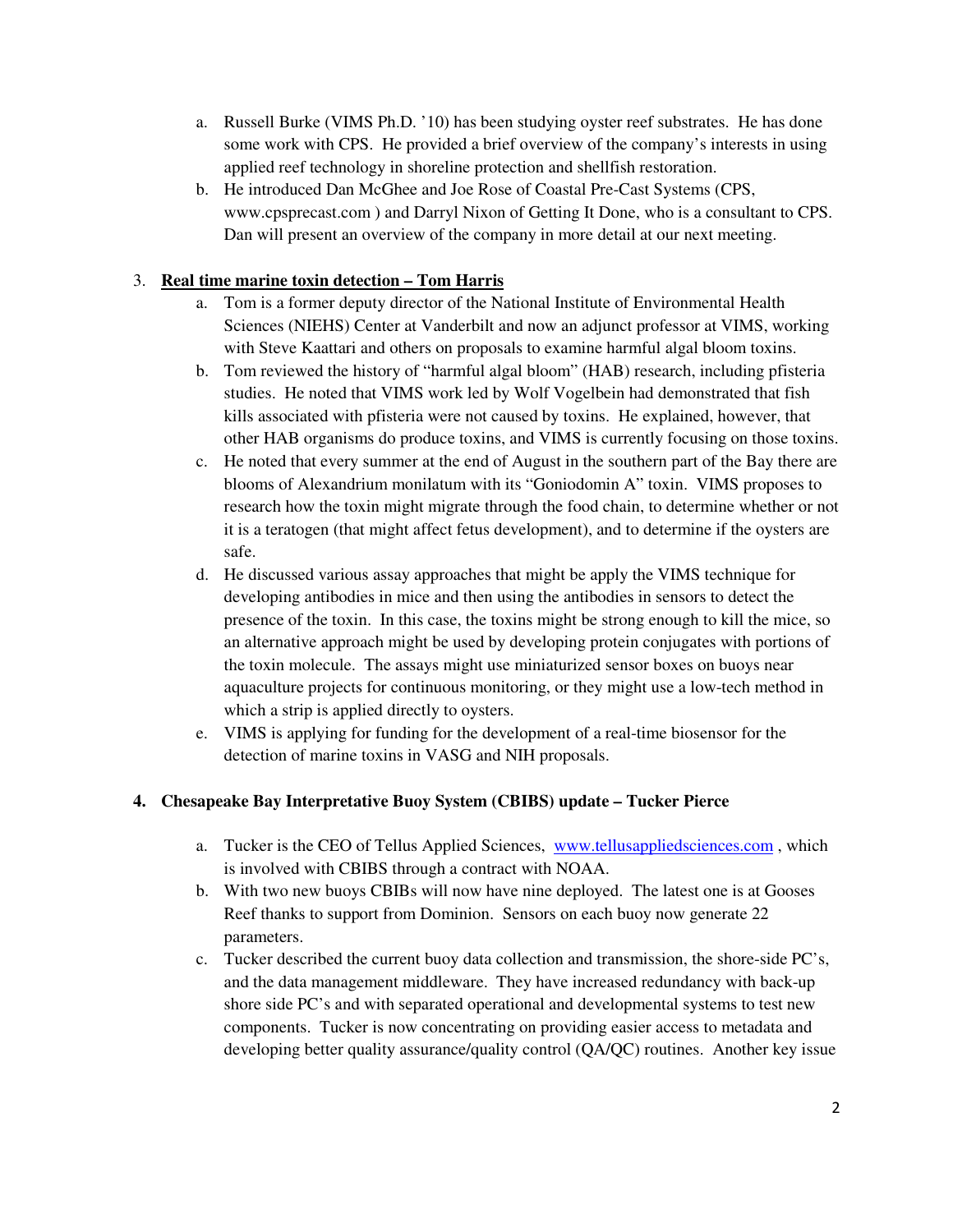will be to explore cost reduction by reviewing the variety of sensors. CBIBS will expand into estuaries using smaller platforms.

d. Tucker noted that he is involved in another project in the Gulf of Mexico to record dissolved oxygen levels with subsurface scans. He would appreciate help in identifying individuals to work on the project, which will involve 11-day rotations on ships with the sensors.

# **5. Mapping Coastal Dead Zones through Collaborative Remote Sensing and In Situ**

## **Observations – Dave Spencer**

- a. Dave is a Professor of the Practice in Aerospace Engineering at Georgia Tech at who is spending the summer at NASA Langley doing research on collaborative observations from remote sensing platforms (aerial vehicles) and in situ assets (underwater vehicles) to trace chemical distributions in the coastal oceans. He would like to work with LaRC and VIMS on an eventual NASA Venture-class mission proposal related to the measurement of the spatial distribution of dissolved oxygen in the Chesapeake Bay.
- b. The summer research to map coastal dead zones includes system architecture, system modeling, instrument selection and system performance evaluation. Components include aerial remote sensing of dissolved oxygen using a Raman scattering pulse laser (based on measurement of the inelastic scattering of photons), in sutu measurement with a network of underwater vehicles using a chemical film that fluoresces based on oxygen level, and a network control strategy implemented by the AUV's.
- c. Dave envisions a proposal under NASA Earth Venture Missions for \$30M-class airborne missions as part of the Earth System Science Pathfinder program to determine seasonal variations and long-term trending of dead zone evolution in coastal oceans. The proposal might have Bob Diaz of VIMS as the PI, LaRC providing project management, and Georgia Tech providing system engineering with assistance from Mark Patterson at VIMS.
- d. Discussion including comments about the schooling and flocking of the AUV's and a question about why there were so few hypoxic zones off India.

#### **6. Short Introduction to EM Solutions – Ben Francisco and Matt Shaffer**

- a. EM Solutions has about 150 employees. It specializes in software technologies and enterprise management solutions. The company has been in the classified DOD market and is seeking to diversify. They have done a good deal of work in the areas of radar, sensors and modeling and simulation. They are interested in partnering on STTR and SBIR proposals.
- b. They cited one project in which they helped GM organize preproduction engineering data for multiple production lines. They are good at streamlining data and dynamic process modeling.

#### **7. Notes.**

a. Troy Hartley thought partnership members might be interested in NSF's GOALI, Grant Opportunities for Academic Liaison with Industry: